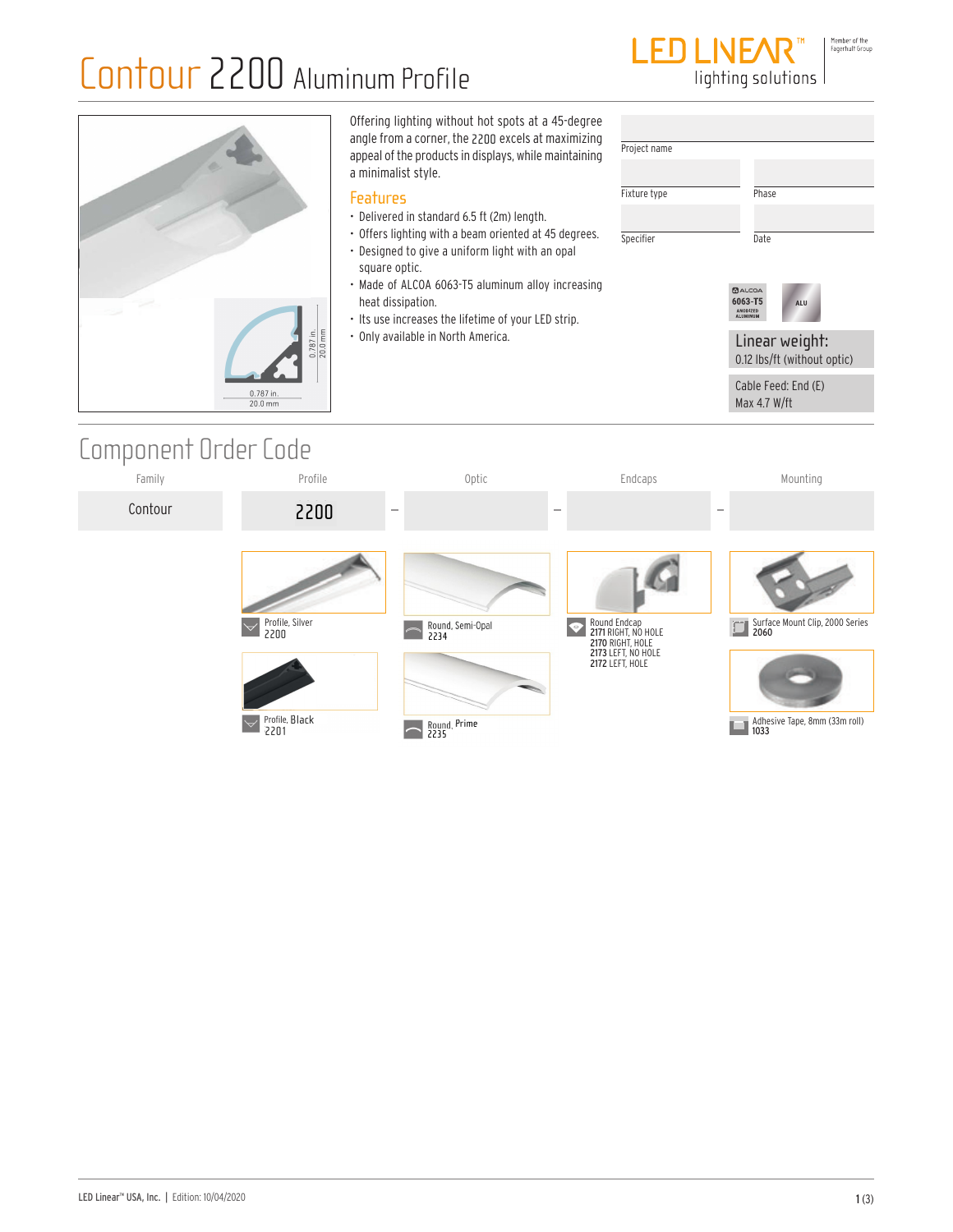# Contour 2200 Aluminum Profile

### Technical Details



This lens reduces glare and and softens light cut-off while maintaining high brightness.



This light opal lens reduce giare and softens lig<br>vhilo maintaining th while maintaining the right.<br>output levels and greatly<br>diffusing the LED diode image<br>on the surface. This light opal lens reduces<br>glare and softens light cut-off<br>while maintaining the high

#### Mounting Dimensions  $[\begin{smallmatrix} mm \ m \end{smallmatrix}]$



ROUND LENS



#### ROUND LENS